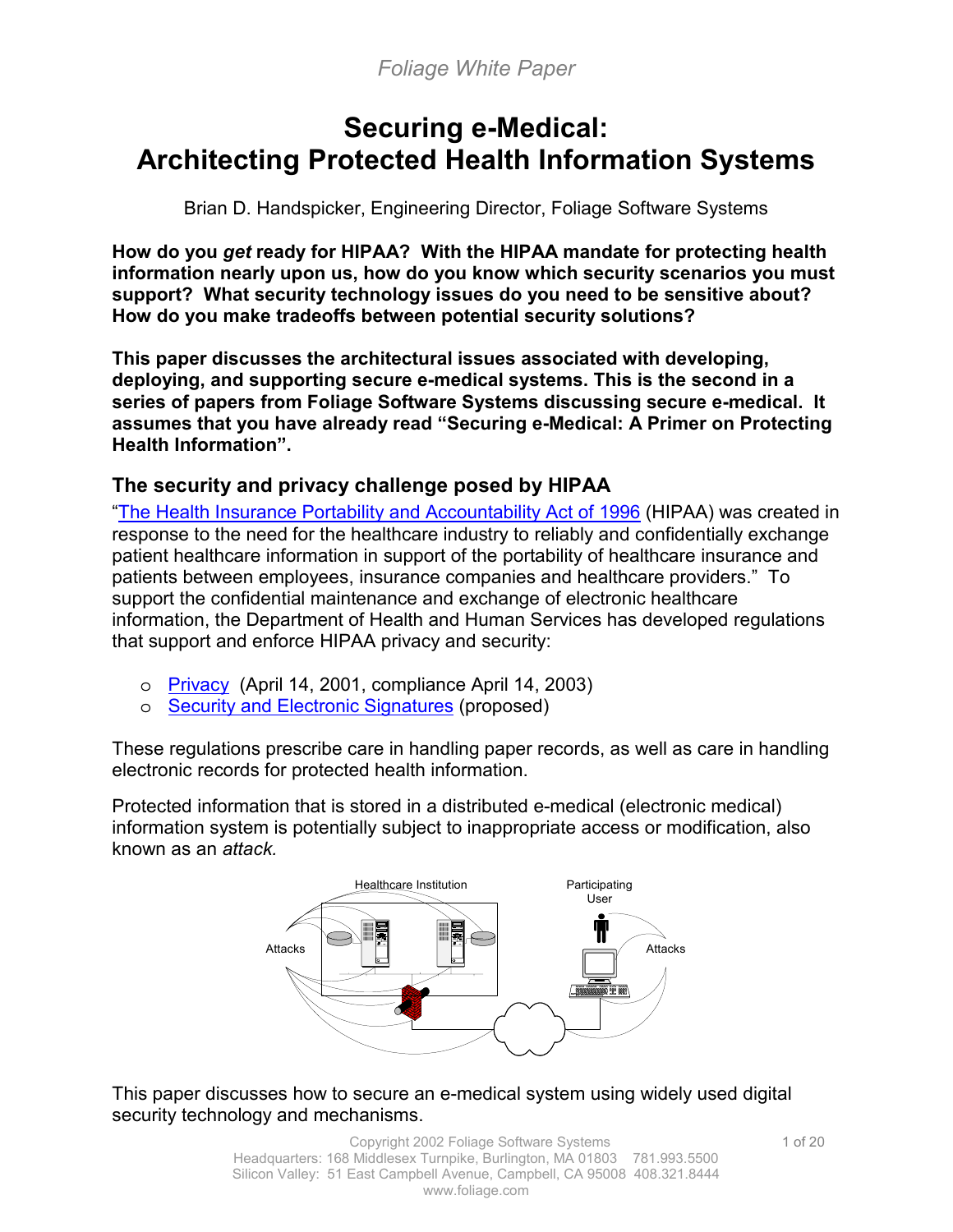# **What does it mean to secure e-medical systems?**

To deliver products that enable and support HIPAA, there are a set of formal security and privacy practices and technologies that need to be incorporated into the products you deliver.Specifically, HIPAA requires protecting health information through an array of security, integrity and privacy techniques, including:

- o authentication of users [see [Authentication\]](#page-7-0),
- o authorized access to protected information [see [Access Control\]](#page-11-0),
- o accountability of changes to protected information [see [Accountability\]](#page-13-0),
- o integrity of protected information [see [Accountability\]](#page-13-0),
- o non-repudiation of changes to protected information [see [Accountability\]](#page-13-0),
- o confidentiality of protected information [see [Confidentiality\]](#page-15-0)
- o monitoring access and modification of protected information [see [Monitoring\]](#page-18-0).

Each of these requirements could be satisfied through a number of different technologies and mechanisms. The architectural challenge is to balance the value of the additional security functionality against the potential risk of the technology, in the context of the value of the information you are attempting to protect. There are no perfect security systems.

Digital security attempts to raise the cost of breaching security high enough that it becomes more cost-effective to simply bribe someone on the inside or execute some other social engineering ploy to get the information desired. At the same time, however, one should only put in place the security that's appropriate for the sensitivity or value of the information and the patience of its users. Security that is excessively tight relative to the perceived value of the information can result in endusers disabling security – either directly or through misuse of the information. For example:

- $\circ$  printing high value information out and leaving it on their desks rather than bothering with logging in to get it from the secure system
- o leaving constantly changing random character passwords on a sticky note on the computer monitor.

Such scenarios result in a false sense of security, when in fact security has been compromised.

Evaluating the security requirements, analyzing the cost/benefits and selecting which technology is used to satisfy each of these requirements is done through the definition of a security architecture for your product or environment.

# **What is a security software architecture?**

A software architecture is a set of concepts and design decisions about the structure of a software system and how the resulting parts of the system collaborate to meet the responsibilities of the system. An important aspect of documenting the concepts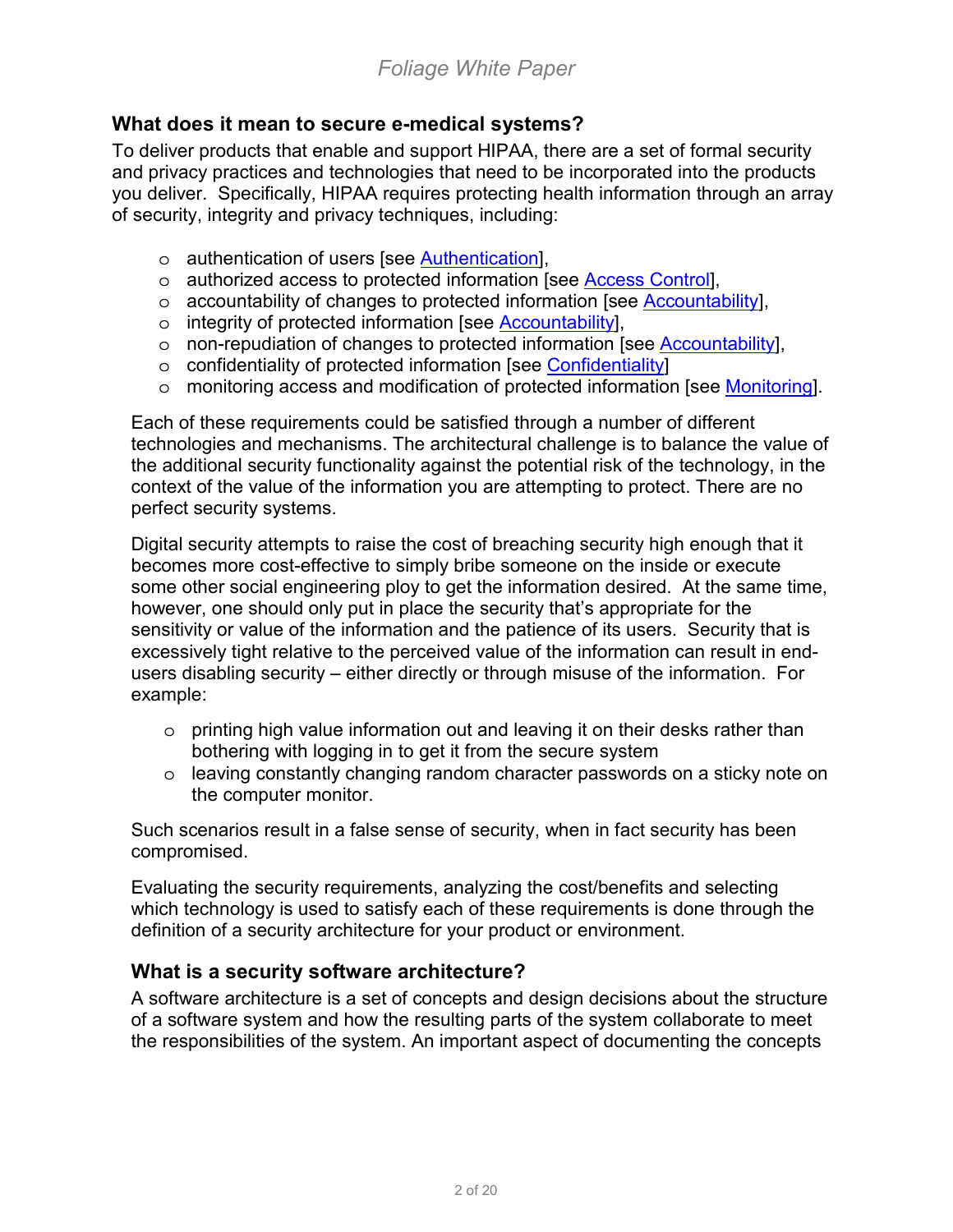and design decisions in an architecture is the identification of potential technology approaches and the tradeoff analysis that leads to selection of specific approaches for the solution architecture.

A *security* software architecture addresses the concepts and design decisions specific to the security of the software system in question, and the selection of security approaches that can best satisfy the security requirements of the product.

## **How do I architect a secure e-medical system?**

The security architecture for an e-medical system that enables and supports HIPAA must address the following computer security services:

- o Basic Cryptography
- o [Authentication](#page-7-0)
- o [Access Control](#page-11-0)
- o [Accountability](#page-13-0)
- o [Integrity](#page-13-0)
- o [Non-repudiation](#page-13-0)
- o [Confidentiality](#page-15-0)
- o [Monitoring](#page-18-0)

For each of these topics there are potential architectural approaches to satisfying the underlying architectural scenarios. The remainder of this paper discusses those approaches and considers the tradeoffs in selecting between those approaches.

## **Basic Cryptography**

The computer security services that are required to protect electronic information are based on mathematics and computer technology called *cryptography*. Most of the techniques we discuss in this paper are built upon either "secret key encryption" or "public key encryption" cryptography. Cryptography uses mathematical algorithms to convert the text of protected information ("plaintext") into what appears to be gibberish ("ciphertext") and back to plaintext. The algorithms use a piece of data called a "key" to control exactly how the plaintext is to be scrambled into ciphertext and then unscrambled again. This process is called encryption/decryption, and is based on the requirements that:

- 1. it must be extremely difficult to derive the plaintext from the ciphertext without prior knowledge of the key and
- 2. it must be extremely difficult to derive the key, even if you know both the ciphertext and the plaintext.

Encryption can be implemented using either a single key to scramble and unscramble the text (symmetric or secret key encryption) or a pair of keys, one to scramble and a different key to unscramble the text (public key encryption). Each underlying te[ch](#page-19-0)nology requires a different set of supporting concepts and mechanisms.<sup>i</sup>

## **Secret Key Encryption**

Secret key encryption (a type of *symmetric* encryption) uses a single key to encrypt plaintext and decrypt the resulting ciphertext. This key must be kept secret between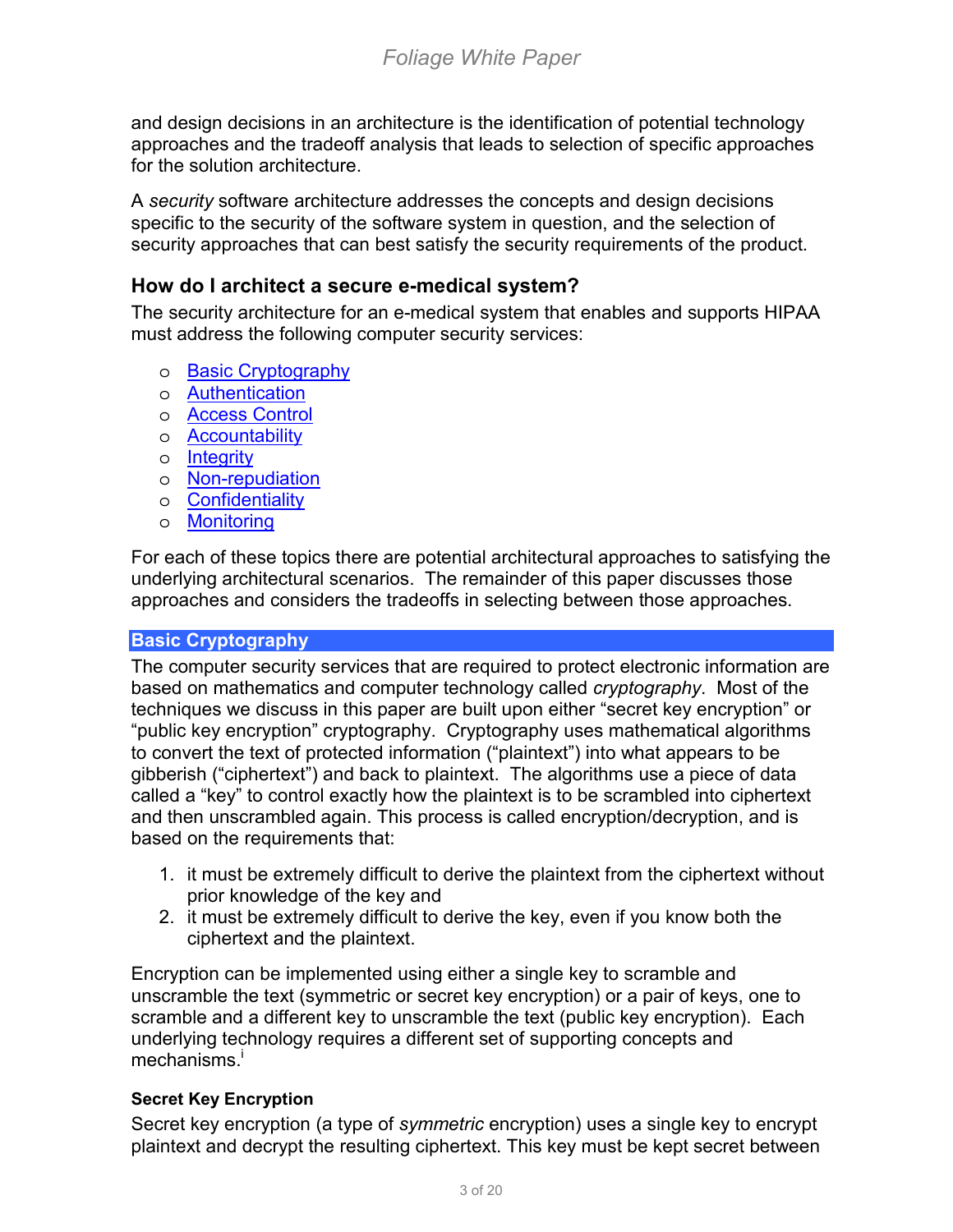a small number of people and organizations to ensure that the information protected by the encryption remains secure. The fewer people and organizations that must know of the key the better.



Secret key encryption algorithms usually have the benefit of being very efficient and fast and are well suited to encrypting large files and large amounts of data. However, that information can only be decrypted by other people that know the secret key. So, on its own, secret key encryption is limited to small numbers of users of the encrypted information.

## **Public Key Encryption**

Public key encryption (a type of a*symmetric* encryption) uses a pair of keys to encrypt and decrypt information. Either key can be used to encrypt, but only its opposite mate can be used to decrypt the resulting ciphertext. This feature is used in public key encryption systems by allowing one key to be publicly published (obviously the "public key") while its mate is kept secret (the "private key"). This allows *anyone* to use the public key to encrypt information that only the owner of the secret private key can decrypt – making the encrypted information very secure and only available to the intended recipient. On the other hand, the owner of the private key can encrypt information using the private key that *anyone* can decrypt with the assurance that the information could only have been encrypted (and presumably been sent) by the owner of the private key.



The features of public key encryption can be used to implement a number of very valuable security services. For example:

1. If you combine these techniques – a sender encrypting some protected information with an intended recipient's public key, and then encrypting the first resulting ciphertext with the sender's private key – the recipient is assured that the information really came from the sender, no one else, *and* only the recipient can read the information.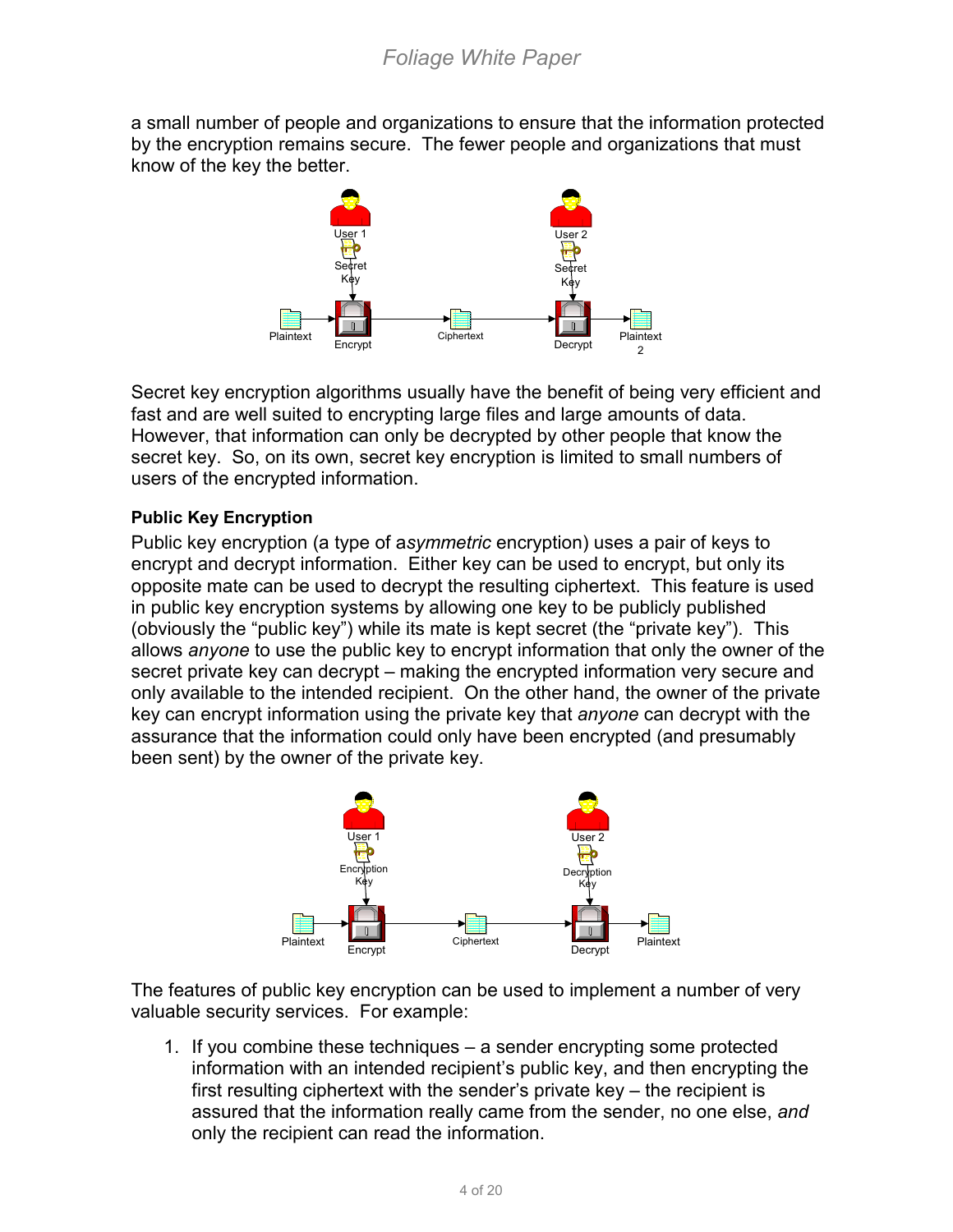2. If you use a private key to encrypt protected information (or as we'll discuss later, a message digest), you can ensure that no one has modified the information since it was last modified or sent.

#### **Tradeoffs - Encryption Schemes:**

o Performance versus Number of Participants

Secret key encryption performs faster and uses fewer computing resources than public key encryption. However, the number of participants with whom symmetric encrypted protected information may be shared is limited by the number of participants you can trust to know the secret key. While public key encryption is often slower, an unlimited number of participants may securely exchange protected information.

o Degree of Security versus Breadth of Security Features

Secret key encryption does not require third party service providers (e.g. Certificate Authorities) to participate in the implementation of a secure exchange. As a consequence, if the secret participants are trusted and the secret key well protected, there is a lower potential for social engineering attacks through third parties. However, it is more difficult to implement features such as Digital Signatures or Message Authentication Codes using secret key encryption techniques.

o Simplicity versus Public Key Infrastructure

Secret key encryption techniques require little more than some simple tools, simple policies and a simple trust model. Public key encryption requires an infrastructure of tools, services and third party vendors, as well as a more sophisticated and therefore suspect trust model.

A number of sophisticated approaches combine secret key and public key techniques to get the best of both worlds. (See, for example, "Session Keys" below.) We do not advocate choosing one approach over another. Rather, you should choose the mechanisms you need to meet your specific requirements.

#### **Key Management**

Key management is one of the most critical yet challenging aspects of security. Key management provides for the:

- o generation of strong keys, both secret and public/private pairs,
- o secure storage of keys,
- o exchange and distribution of keys to authorized users
- o complete destruction of keys on expiration.

Because it is also a tempting target to individuals attempting to breach your security, implementation of key management systems is best left to experienced security consultants and specialist product companies. However, there are a number of key management features that must be considered when selecting a product (e.g. a Public Key Infrastructure) or designing a solution with a security consultant, including key generation, storage, exchange and destruction.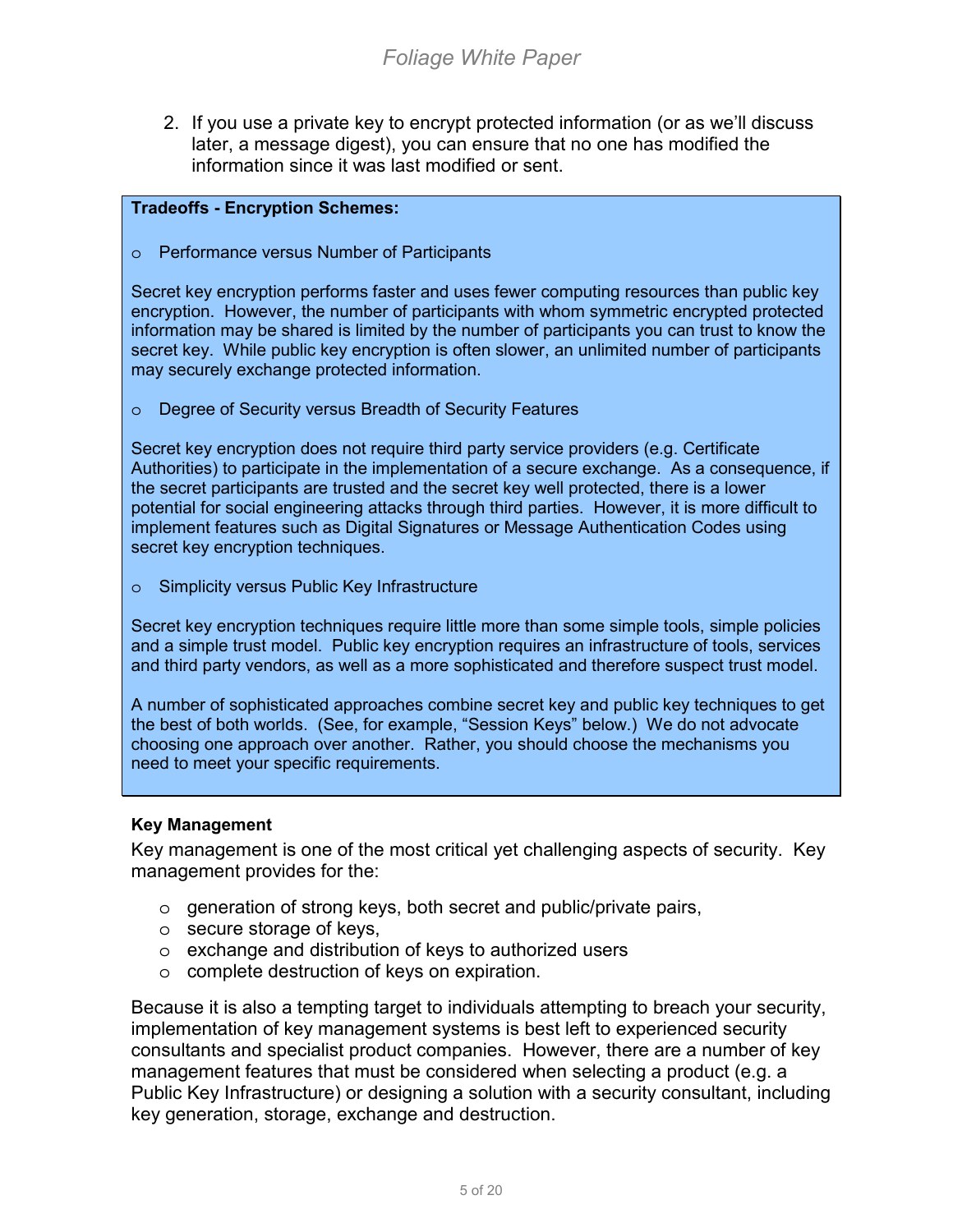**Key Generation** – To ensure a secure encryption system, key management systems must generate keys that are random, avoid known "weak" keys and be sufficiently long to increase the difficulty in breaking the keys.

**Key Storage** – Public keys, private keys, secret keys and , passwords, end up stored in and on computer systems. This security information is obviously very sensitive. In particular, the secure representation and storage of private keys, secret keys and passwords must be carefully designed. Too often, software that uses private and secret keys fails to remove the keys from memory after use – creating an opportunity for clever sleuths to steal the key through inspection of memory. And often, password and key files are poorly protected on disk, and are stored on systems that are physically insecure or are archived on tapes stored in non-secure facilities.

**Tip:** Software applications that must directly use plaintext copies of private or secret keys should overwrite the memory associated with the storage of the key *immediately* after use. Otherwise a clever attacker can force the application to crash and inspect memory for unwiped lists of plaintext keys.

**Key Exchange** – There are a number of cases in which secure, and where possible out-of-band, exchange of private and secret keys is required. When a new public/private key pair is generated for an asymmetric encryption system, the private key must be able to be transmitted to the subscriber for their use. Session-specific secret keys (see below) must be able to be transmitted to the recipient system for use with a symmetric encryption system for the secure transmission of session information. When first getting started with encryption, this can seem like a chicken and egg problem. For example, if you don't have a means of securely exchanging information, how do you securely get the first key you need to start securely exchanging information? Of course, once a public/private key pair are available, they can be used to exchange other keys – whether new public/private pairs, secret keys or one-time session keys.

**Key Destruction** – To preserve the security of an encryption scheme over the long haul, keys must be changed frequently and previous keys destroyed. Changing keys (and passwords) on a regular basis should be obvious – the longer a potential hacker has to work on a key, the more likely they will be able to break the key or acquire the key through social engineering techniques. The lifetime of a key should be inversely proportional to the value of the information it is protecting (the higher the value the shorter the lifetime). In addition, if the key is programmatically generated, destroying evidence of previous keys provides an added degree of protection to the generation algorithm.

**Tip:** If password and key files must be backed up, back them up separately from the rest of the data in the system. This way the backup tapes can be stored in the most secure manner and these most sensitive tapes can be destroyed without affecting the backup tapes of other less protected data.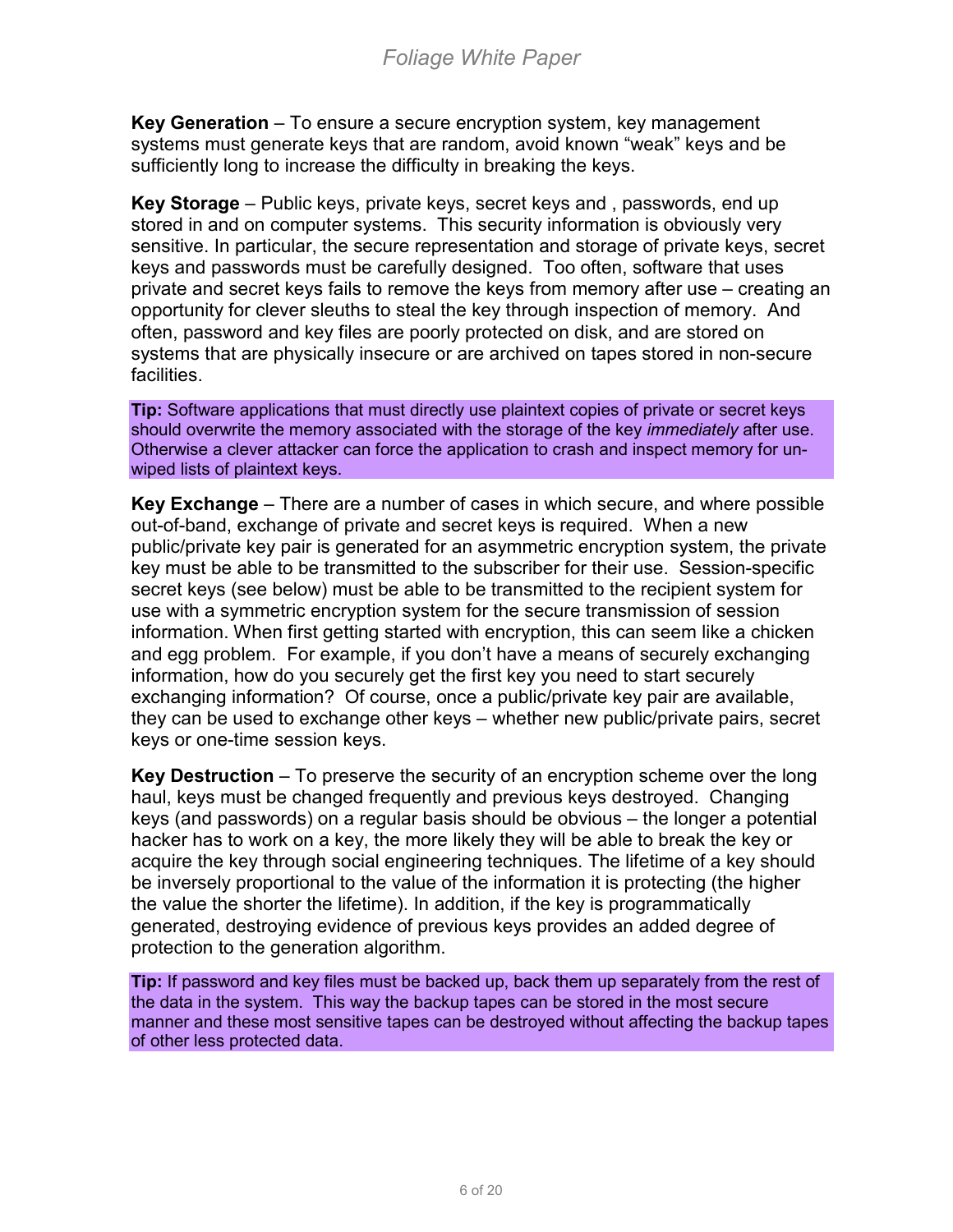#### **Tradeoffs – Key Management**

o Key length: 40-bit versus 64-bit versus 128-bit Keys

With current computer hardware and software, 40-bit keys are relatively easy to break through brute force attacks. 64-bit keys are better, but not perfect. 128-bit keys are preferable, when both the encryption computing time for the information is affordable and the export laws allow.

o Key lifetime: One-time versus Short-term versus Long-term Keys

One-time keys are the least likely to be broken, if their use is truly temporary and the algorithm for generating the keys is not predictable. They are convenient for encrypting information while it is being transferred from one system to another. However, they are illsuited to use for identifying individuals (e.g. passwords or certificates) or for encrypted information stored long-term on a system. Keys that are used to identify individuals should live long enough to be readily managed and in the case of passwords to avoid disgruntled users. Keys that are used to encrypt data in long-term storage need to change often enough within the value lifetime of the information protected to foil attempts to breach the information, but not so often that they create an administrative overhead for re-encrypting information unnecessarily.

o Key storage: No storage versus Local storage versus Centralized storage

The most secure mechanism for the storage of keys is not to store the keys online at all. This can be accomplished either by requiring keys to be memorized (problematic for keys long enough to be useful) or stored on a hardware token or smart-card (problematic since the owner must be trusted not to lose the card). Storing keys local to either the user's login or the location of the encrypted information could distribute the opportunity for a ne'er-dowell, and thus reduce potential for attack. However, it creates more systems on which the highest physical, hardware and software security must be implemented. Centralizing storage of keys simplifies the management security and eases the problem of securing the keys. However, it creates an attractive nuisance to anyone interested in breaching security.

o Key destruction: Memory and Disk and Tape

Not a tradeoff, but the reiteration of a requirement: when a plain-text key is used, the memory in which it was stored must be zeroed after use. When a plain-text key is destroyed, it must be securely overwritten on disk *and* any backup tapes must be rewritten and destroyed.

#### **Digital Certificates**

Many of the security mechanisms we've discussed in this paper are based on the consequences of digitally "signing" protected information using either secret key encryption or public key encryption. When a piece of information is "signed" using public key encryption, the signer uses their private half of the public/private key pair to encrypt the information. Someone testing that signed information (e.g. to validate the source of the information or integrity of the information) uses the public half of the key pair to decrypt the information. The security question that is raised by this operation is how does the person testing the signed information know that the public/private key pair really belong to the asserted signing user and not someone masquerading as that user? In the absence of some means of creating a formal trust between the sender of the information and the tester of the information, it would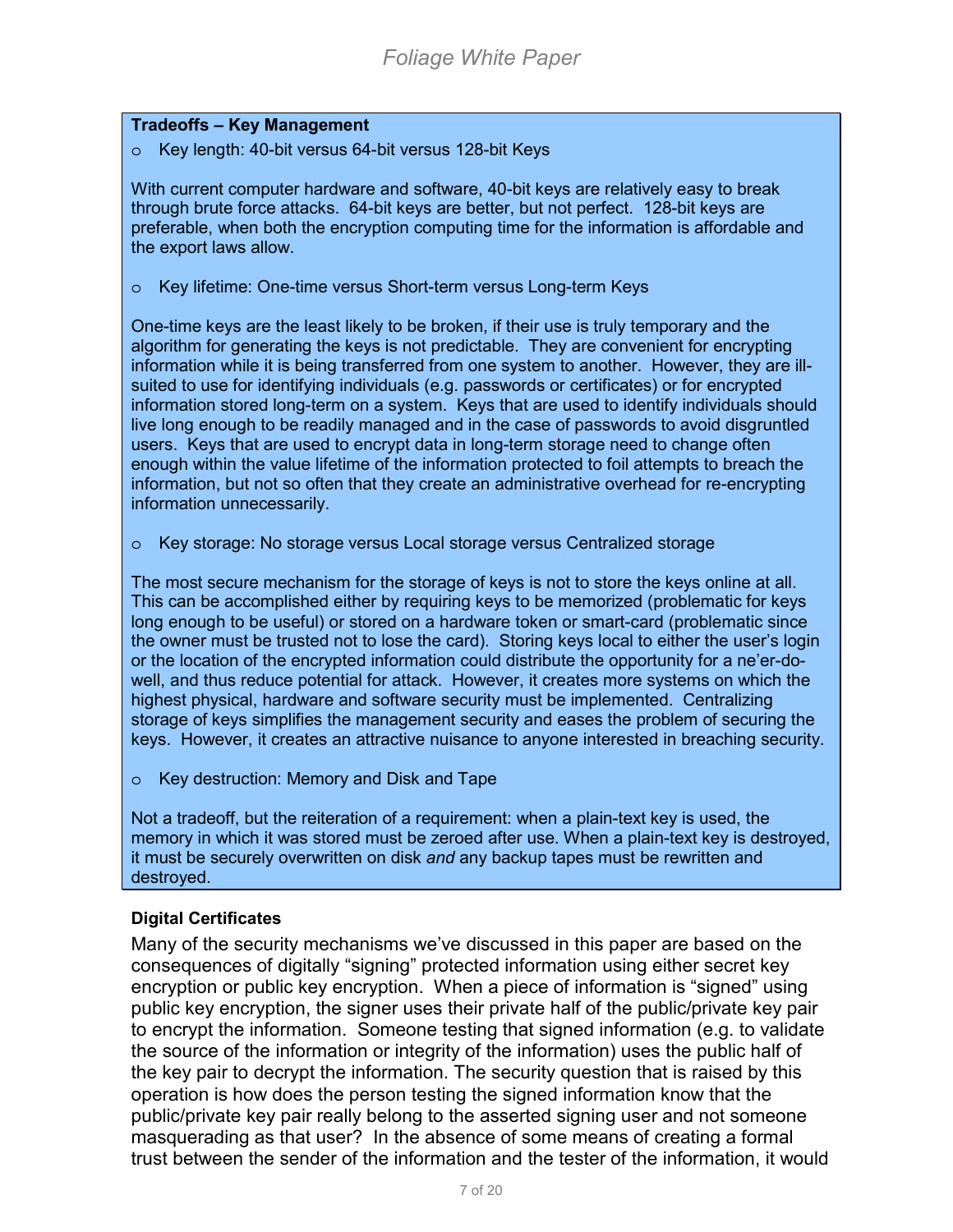<span id="page-7-0"></span>be easy to spoof the tester. Digital Certificates are encrypted documents generated by a Certificate Authority that assert the identity of the owner of a public/private key pair. These certificates, based on ISO/CCITT standard X.509, include the name of the authority that issued the certificate, name or identities of the subscriber of the certificate (owner of the key pair), the public key of the subscriber and the operational period of the certificate (valid from date "a" until date "b" – note the certificate operational period is not the same as the associated key lifetimes, but should never be valid longer than the expiration dates of any of the associated keys.) Other information may optionally be included in these certificates. These certificates are then digitally signed by the issuing certificate authority.

### **Digital Certificate Authorities**

Certificate Authorities (CAs) issue digital certificates for use as an assurance of identity of the holder/presenter of the certificate. Organizations may act as their own CA, issuing certificates for their internal users. They may also issue certificates for external users (e.g. partners), assuming their partners trust the organization to act as a CA. Or, an organization may use a third party CA to issue Certificates and act as a "trusted source" for both internal and external users. Of course, you and your partners need to be able to trust the third-party CA generating the certificates. And, by adding another layer of service providers to your security system also brings with it the additional opportunity for "social engineering" to breach the security of your system. The architectural challenge is to balance the value of the additional security functionality against the potential additional risk, in the context of the value of the information you are attempting to protect.

#### **Authentication**

Authentication is the process of verifying the identity of a potential user of a system. Most authentication mechanisms are based on some combination of one or more "shared secrets" (e.g. password), security devices (e.g. access card) and/or physical characteristic (e.g. fingerprint). A common combination (sometimes called "two factor authentication") is authentication based on something you *have* (e.g. your ATM card) and something you *know* (e.g. the ATM account PIN). At its simplest, authentication is performed through the verification of an access code or a username/password pair entered by the user at the time they wish access to the system. More sophisticated authentication mechanisms include the use of "smart cards" to store encrypted credentials and even biometric analysis of fingerprints, face-scans or retina-scans. Authentication on its own does not provide control of access to any information or services provided by the system. Authentication only verifies with some level of certainty that you are who you claim to be. The more stringent the authentication requirements, the more sophisticated the authentication mechanism to achieve the level of certainty required.

When an authentication attempt fails (e.g. an incorrect password is given), the attempt to access the system or information must be blocked and the failed attempt logged for future forensics investigation. A retry policy may allow the user to reattempt authentication. However, such policies must limit the number of retries and error messages should not provide any information that might be used to improve attempts to break into a system.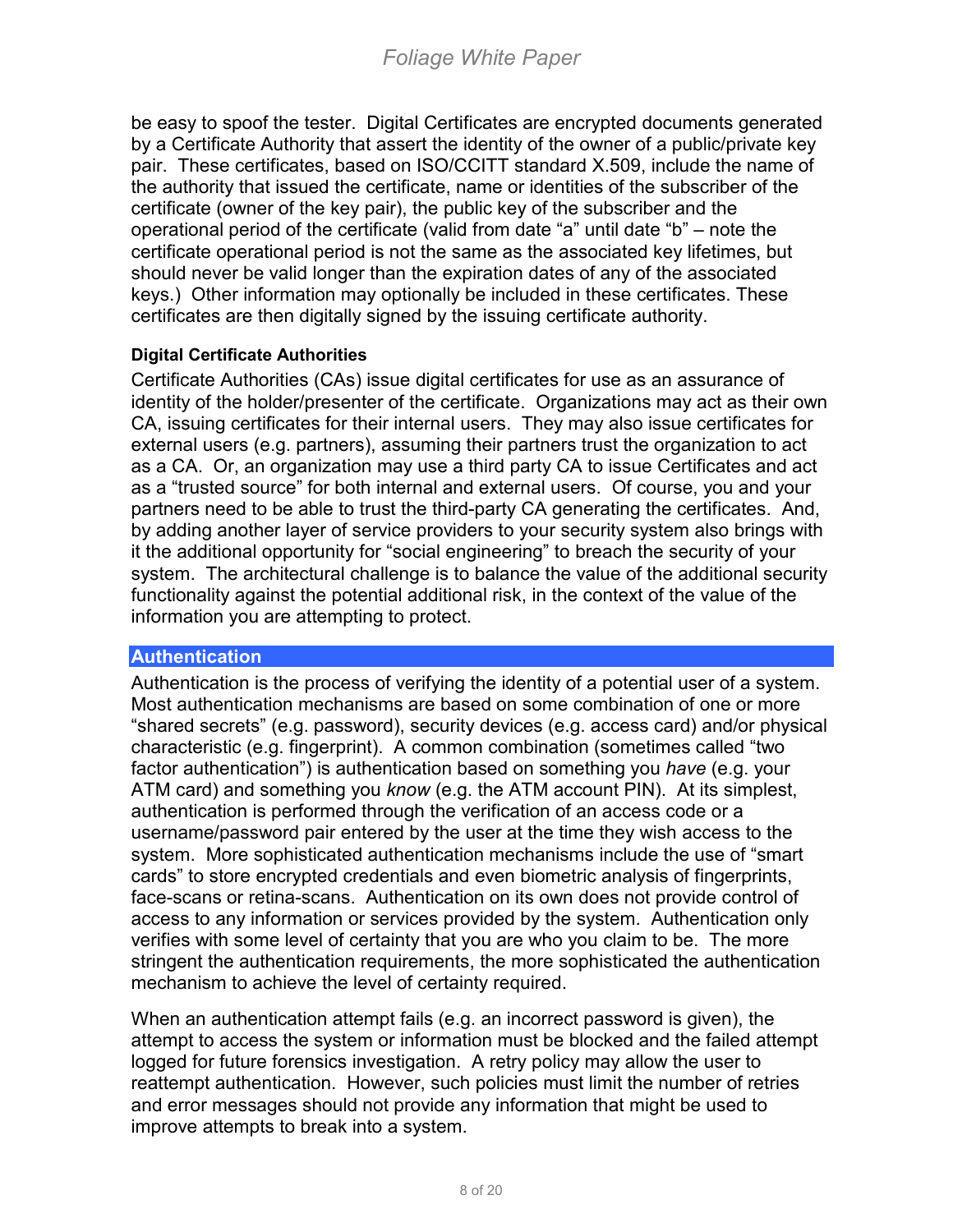**Tip:** Never reveal whether it was the username or the password that was incorrect during a failed login attempt. Doing so helps an attacker focus their efforts.

When a successfully authenticated session has been idle for a significant period of time (as specified by local security policy), then access to the session should be blocked, and displayed information cleared from the screen until the user has successfully re-authenticated.

**Tip**: The policy for idle time-out of an authenticated session should be inversely proportional to the value of the information accessible through the system and proportional to the risk of attack. For example, one should set a very short time-out (e.g. 1 minute) on a pharmaceutical ordering system that is accessible in a public area, one could set a longer time-out (e.g. 15 minutes) on a system that holds private information in a secure area, and perhaps an even longer time-out (e.g. 1 hour) on a personal PC in a locked office.

### **Password or Access-code Authentication**

The simplest mechanism for authentication is the use of a password or access-code that allows a user to "log in" to a system. Passwords and access-codes are often used in combination with other authenticating "information". Authenticating information could include a username, a magnetic-strip key-card, or even a doorkey. When used alone, passwords or access-codes must be unique to the individual you are attempting to authenticate. When used in combination with other authenticating information, the combination of information must be unique to the individual to be able to identify the user of protected information.

**Tip:** Passwords, access-codes and even usernames are a form of shared secret. While usernames usually make poor shared secrets on their own – being easily guessed, even often reused as email addresses – the combination of an unknown pool of usernames and secret passwords still provides stronger security than a published list of usernames with secret passwords. So, usernames should always be considered secrets not to be widely shared outside an organization.

The strength of a password is directly associated with the length of the password in characters, the complexity of characters used (e.g. mixing upper and lower cases, numbers and letters, punctuation, etc.), the lack of personal clues and avoidance of known words. The ideal password is a random string of upper, lower, numbers, letters and punctuation marks with a length sufficient to discourage direct attacks. However, such passwords are difficult to memorize, and thus often end up written down on a piece of paper and stuck to the monitor or keyboard of the user – thus destroying the very security intended. So organizations usually create a policy that allows users to select their own password, but enforce length, mix of characters and discourage embedded personal information.

#### **One-time Password Authentication**

Whenever a password must be exchanged across a network, the password is at risk. Too often, passwords are exchanged in plaintext. Even when exchanged as encrypted text, they are subject to attack or replay. One mechanism for avoiding these problems, particularly between systems that regularly communicate, is the use of a one-time password system. With one-time password systems a user or application is given a sequence of private passwords (through a secure or nonelectronic channel) that are each intended to be used only once. The system that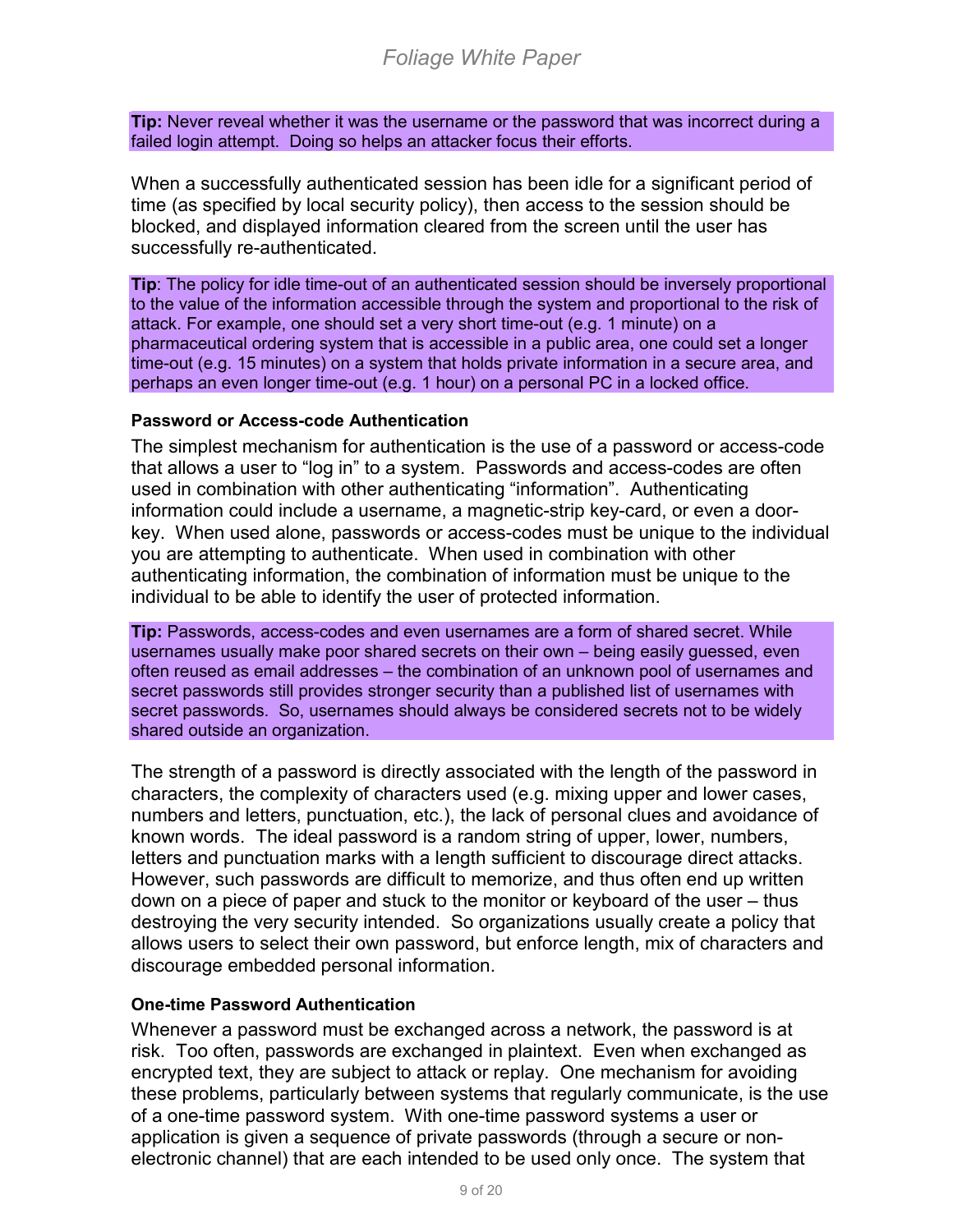issues the passwords generates the sequence using an algorithm that for each password entered into the algorithm produces the next password. (Of course, the passwords must then be used in reverse order or an attacker that intercepts or cracks one of the passwords could just regenerate the list from that point in the series themselves. Typically, the issuing system keeps the 1<sup>st</sup> password in the original series to be able to regenerate the entire list, and the last password used.)

#### **Pass-phrase/Challenge Authentication**

Though not usually used for primary authentication, the use of pass-phrases (e.g. "Joe sent me") or question/answer challenges (e.g. "what is your mother's maiden name/Smith") is widely used for secondary authentication by customer service personnel to validate a user before revealing or reissuing a forgotten password.

**Tip:** A single challenge usually makes for weak security (unless you are asking a question so secret or obscure it rises to the level of a password). But in combinations (e.g. "what is your mother's maiden name" and "what are the last four digits of your social security number") they begin to raise the level of confidence. Careful choice of pass-phrases or questions can increase the difficulty of guessing or acquiring the answers by a third party.

#### **Digest Authentication**

Digest authentication implemented by HTTP1.1 (RFC 2617) to authenticate secure web transactions, takes the concept of challenge-response authentication one step further. The web server sends a randomly generated challenge to the browser, which computes and returns a checksum of the username, password, challenge value, requested HTTP method, and requested URI (Universal Resource Identifier). Since only the challenge and response is exchanged, rather than the password itself, it provides additional protection for the password. Unfortunately, although this technique avoids exchanging the password at the time of authentication, the password must still have been shared between server and browser at some time before use for authentication.

## **Digital Certificates**

As described in the previous section, digital certificates can store information that can be used to electronically verify an identity:

- o *if* you trust the source of the certificate, and
- o *if* you trust the initial authentication of the subscriber by the source of the certificate, and
- o *if* you trust the storage mechanism of the certificate, and
- o *if* you trust the source system presenting the certificate, and (finally)
- o *if* you trust that the source system has sufficiently strong authentication, authorization and access control mechanisms and policies to ensure that the individual *using* the certificate is really the *owner* of the certificate.

Even with all of these caveats, digital certificates have become a very popular authentication mechanism in distributed systems because they can convey a lot of authentication information in an encrypted form across the public Internet.<sup>"</sup> In addition, they provide an essential component to most public key encryption systems and all of the various related security mechanisms.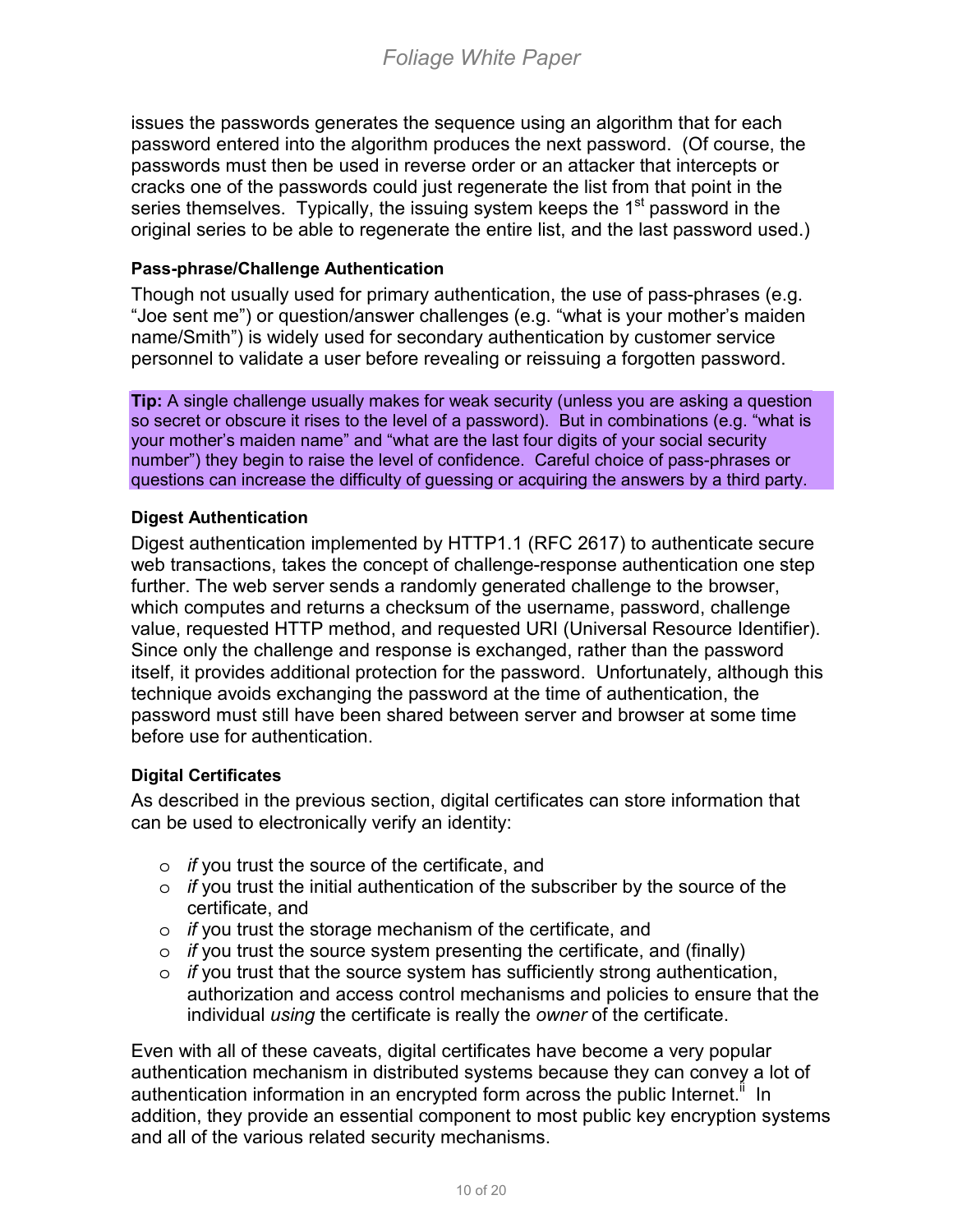#### **Hardware Tokens and Smart Card Authentication**

One mechanism that allows for more sophisticated authentication without the challenges of complex passwords is the encoding of passwords or digital certificates within either a hardware authentication "token" or a more general "smart card". Hardware that is specific only to authentication is called a token. Hardware that can support authentication, as well as other secure services (e.g. debit card transactions) is called a smart card. The information on the token or card can be as complex as necessary to achieve the desired level of security without requiring the user to remember the information themselves. In particular, authentication tokens are often synchronized with an authentication server to produce "one-time passwords". Of course, now you are dependent on the user to remember the card and protect *its* security.

**Tip:** One variation on this hardware approach is to include challenge questions/responses within an encoded digital certificate on the token or card that could be used to verify that the holder of the card is likely the owner of the card.

#### **Biometric Authentication**

It has become almost routine to see biometric authentication devices in action movies. Of course, at the same time they are being presented by Hollywood as the most sophisticated security mechanisms, they are inevitably being compromised in the film by some clever thief, spy or warrior. Yet, there are highly sensitive circumstances when biometric devices are appropriate. Currently available biometric authentication includes devices to read fingerprints, retinal patterns, voiceprints, and facial characteristics.

**Tip:** There are also significant concerns that cinematic fiction is closer to reality than some device manufacturers would like. Recent research by Tsutomu Matsumoto revealed that \$10 worth of kitchen supplies could be used to create gelatin fake fingers with molded fingerprints that fool some fingerprint authentication devices 80% of the time.<sup>[iii](#page-19-0)</sup>

#### **Verification Services**

Verification services provide a subscription service to businesses that wish to double check the identity of a user. These services are often run by credit reporting agencies which have large amounts of information about individuals. They compare information submitted by the subscriber about an individual to information in their credit databases (e.g. home address, social security numbers, credit card numbers, etc.) to generate a probability of accurate identity. This is similar to a challenge question/answer approach to authentication, but often is done without the end-user's knowledge.

## **Tradeoffs - Authentication:**

o Robustness of key versus limits of human memory

The longer and more random an encryption key, the stronger the resulting encryption. However, the longer and more random the key, the harder it is for the key to be memorized. The result is often either humans memorizing short, simple keys that are easy to crack, or longer more random keys stored on a computer system that are easy to find. To meet high security requirements, this tradeoff leads to the use of either hardware tokens/smartcards or biometric authentication.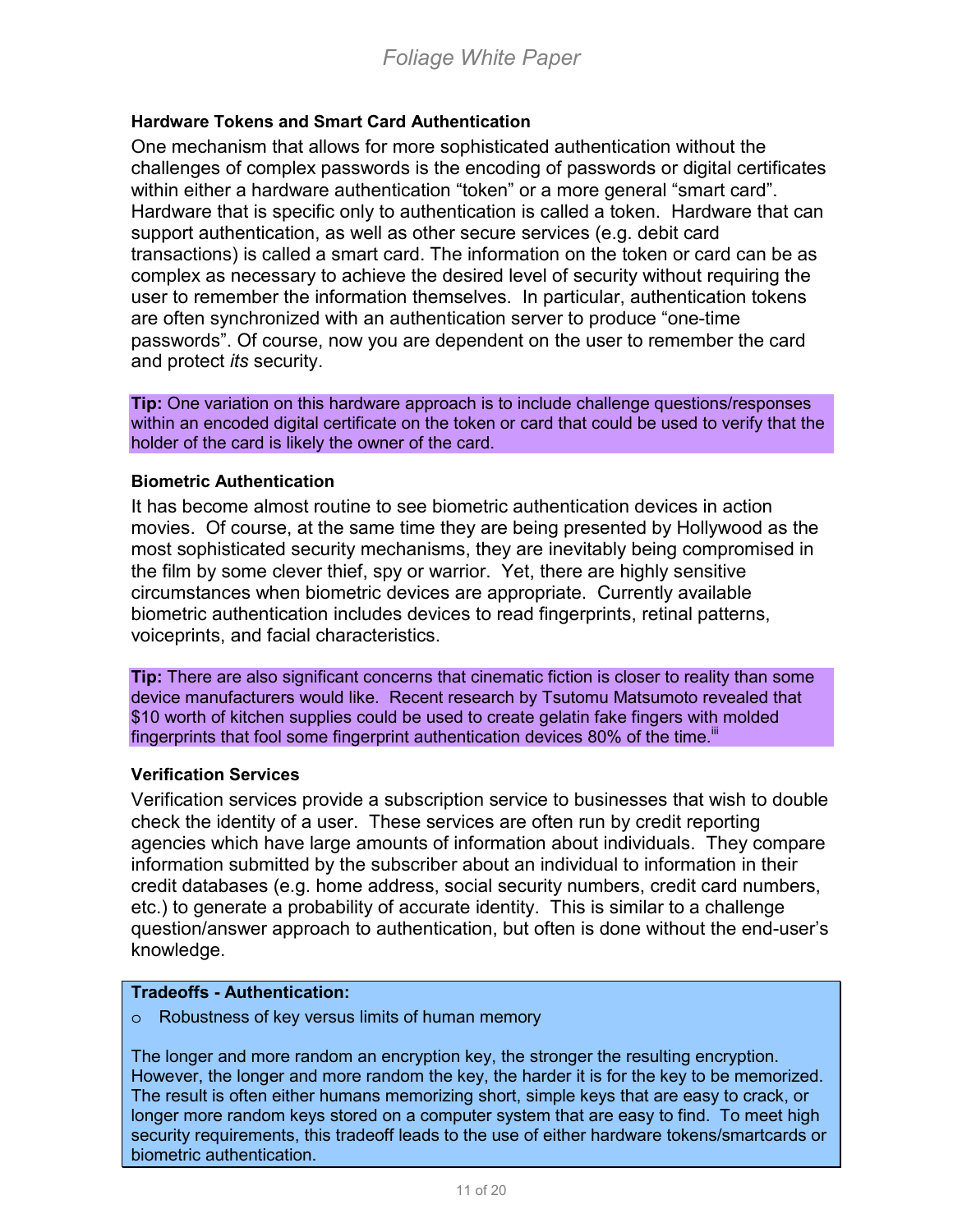<span id="page-11-0"></span>o Degree of electronic security versus risk of physical loss

Hardware tokens and smartcards can be used to gain higher security from longer keys with shorter key-lives. However, these cards need to be protected by the individual, and care must be taken not to let the cards fall into the hands of others – even temporarily or accidentally.

o Cost to acquire versus cost to maintain

Tokens, smartcards, biometric scanners, and other hardware based authentication solutions add capital costs to implementing a security system. However, to achieve strong, ongoing security through software based authentication solutions, a significant administrative effort is required to generate, securely store, retire, destroy and regenerate keys that are held by humans and computers.

 $\circ$  Use of third parties to verify or authenticate versus close control over crypto-information

Use of third-party certificate authorities and verification services can offload some of the responsibility for initial authentication and add a perception of added trust to a security system. However, third-parties also become additional points of attack on the associated identities, certificates and keys.

#### **Access Control**

Access Control is the process of determining what privileges (also known as grant or denial of "rights") that an authenticated user (human or programmatic) performing in a authorized role (e.g. "administrator", "owner") has for the access to a specific resource (e.g. application, service, file or piece of information) and what operations the user may perform on that resource (e.g. read, modify, delete, execute) based on a set of policies and/or rules.

Access control is sometimes also called "authorization", particularly when referring to the process of determining whether a user is authorized to have access to a system or application. Access to a specific piece of information can only be granted to a properly authenticated, authorized user with appropriate levels of access (e.g. a physician may have complete access to their own patient's information, yet only have access to de-identified or statistical information about another physician's patients). Obviously, care should be taken when granting access to not only preclude access to the unauthorized users but also grant access to information to a *covering* healthcare provider during appropriate periods of time and granting access to emergency personnel. Access control can be implemented with at least four levels of sophistication:

- o User-based access control
- o Role-based access control
- o Hierarchical-based access control
- o Context-based or rules-based access control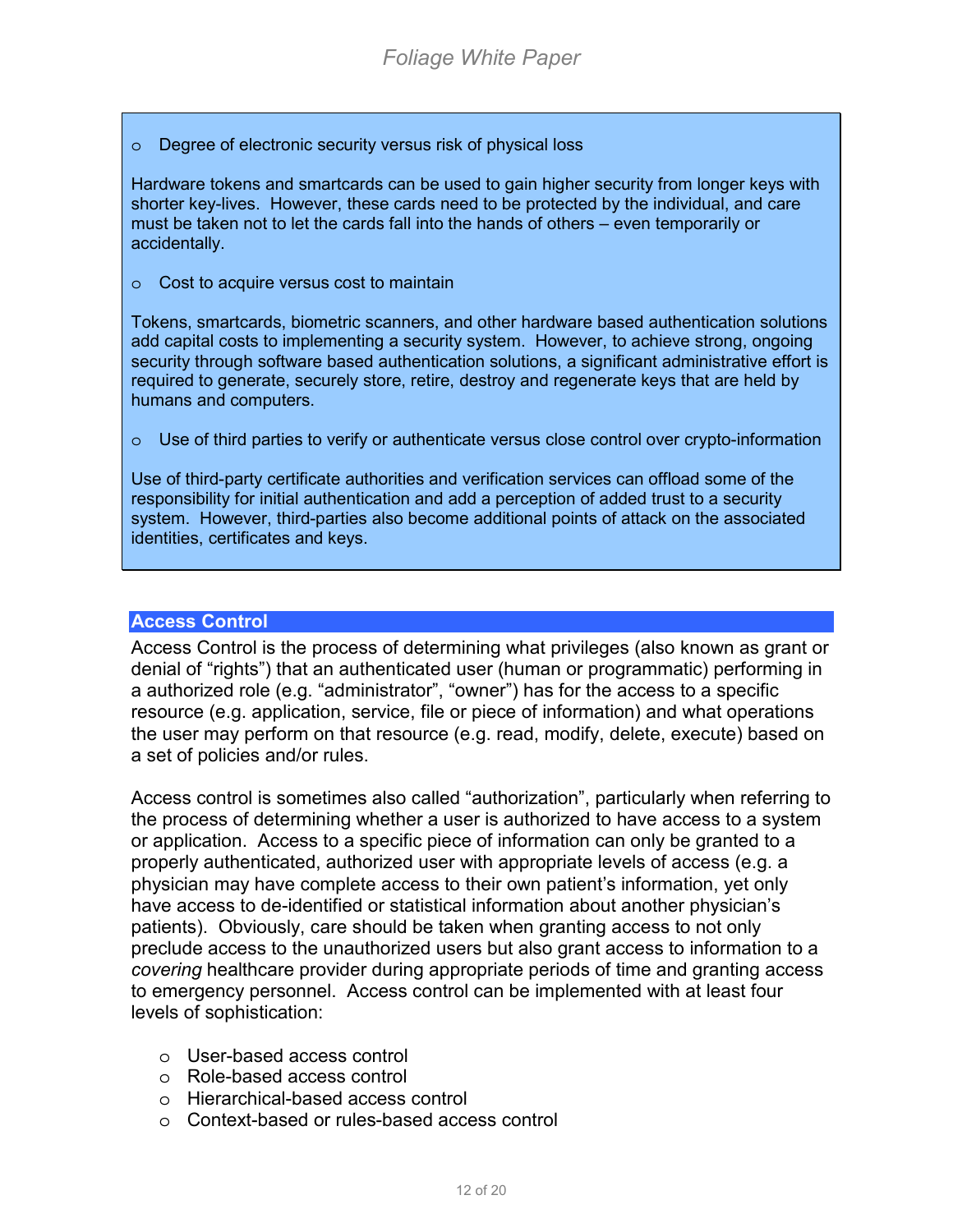### **User-based Access Control**

Implementing authorization policies can be as simple as maintaining and referring to a list that matches individual user identity and a specific right for a resource. These are usually implemented by a specific application on a specific system (e.g. a file system access control list, aka ACL). The challenge with user-based access control is that it requires considerable system administration effort to maintain the access control lists for all users on all systems for each piece of protected information.

#### **Role-based Access Control**

Since users often play specific roles (e.g. administrator, physician, covering physician, etc.), the administrative headache of managing a protected system can be reduced by matching a user's role to a specific right for a resource. However, this too becomes problematic when managing access rights across many different systems. In addition, individual user rights must still be granted for information owned by individuals and not accessible by other members of the user's groups.

#### **Hierarchical Access Control**

By organizing roles and groups of users hierarchically, the effort to manage access rights can be further simplified – if no specific permissions are granted for a specific user or role for a resource, the user/role inherits the default rights of its parent group. This approach works well if there are groups of users with nearly identical access rights across all individual member users. However, in healthcare environments, the rights that you have to protected information can depend on the context.

#### **Context or Rules-based Access Control**

Under normal circumstances, a user in a healthcare facility has limited access to patient information. Only those with a direct need-to-know are allowed access to detailed protected information. However, there are a number of situations in which healthcare professionals need to have access to information based on the current context:

- $\circ$  a covering physician must have access to patient information in a unit
- o a physician receiving a referral must access some subset of a patient's protected information
- o an emergency room nurse must access historical information while performing triage in a busy ER

More sophisticated approaches to implementing context-based access control policy involve the use of policy and rules services for all of the resources within a system or a site. These access control services may support both static policy (e.g. what applications can be used, files that can be accessed, directories that can be viewed, hours of access, storage quota, etc.) and dynamic rules based on real-time context (e.g. whether currently covering for another healthcare provider).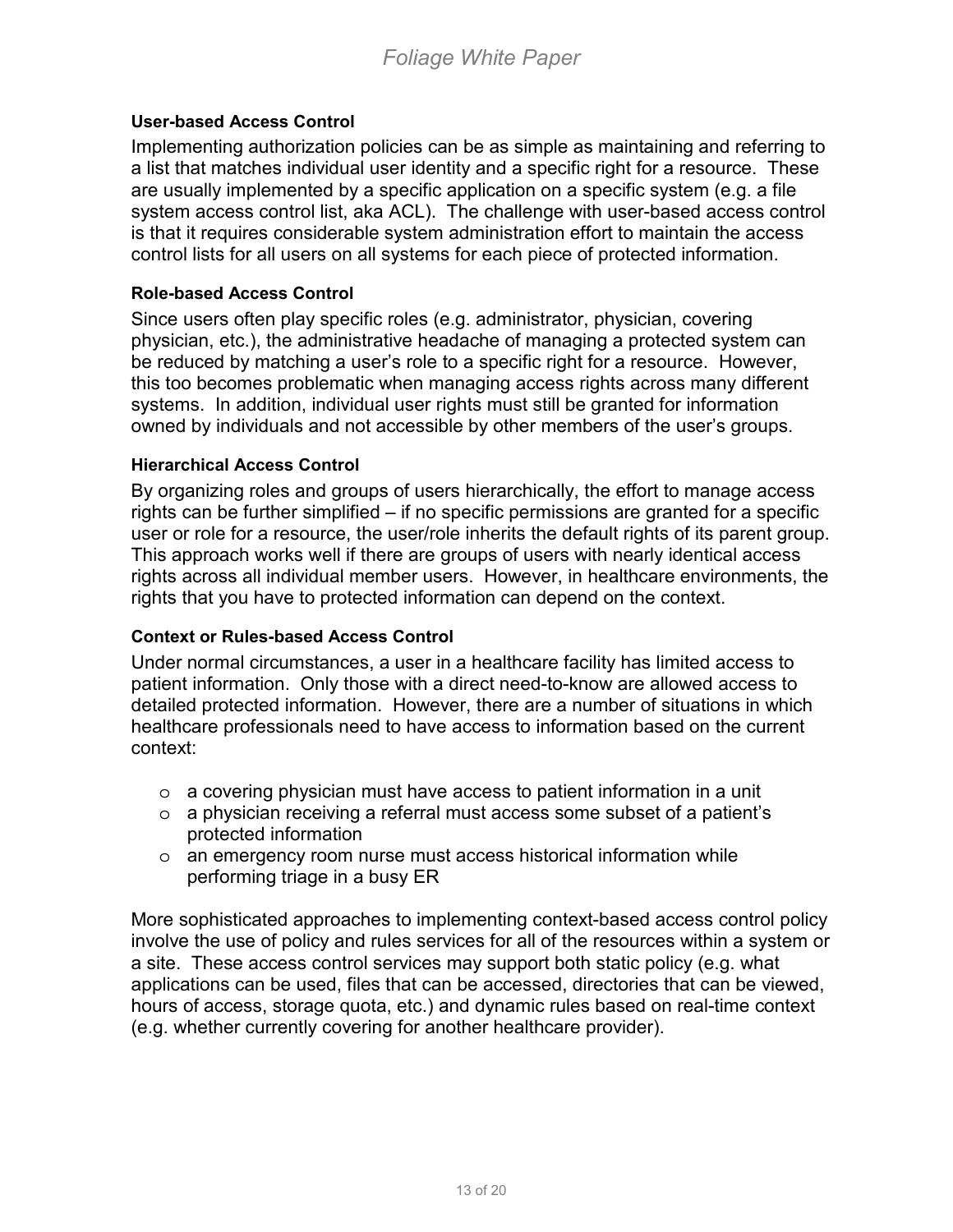#### <span id="page-13-0"></span>**Tradeoffs – Authorization and Access Control:**

#### o User and Role-based versus Context and Rules-based Access Control

Many applications already provide mechanisms for implementing and testing authorization. For example, file system access control mechanisms exist on all major operating systems. However, the cost and inconvenience of managing authorization policy across many applications on many machines quickly undermines diligence in maintaining this critical security information. On the other hand, context and rules-based access control products can be expensive to buy, challenging to integrate with legacy systems and frustrating to configure in their own right. You should consider the long-term consequences of choosing simple local access control versus choosing sophisticated centralized access control.

 $\circ$  Granularity of information protected versus cost of maintaining and testing authorization

At a minimum access to applications and files must be protected. Some environments require protecting information at the granularity of individual database records. This adds computing overhead, as well as management overhead. In rare cases, individual database fields must be independently protected. However, this dramatically increases the computation cost and implementation complexity. (And, if possible, may be better addressed through restructuring the schema for the database.)

#### **Accountability**

Users of protected health information (whether authorized or not) are accountable for all access to, modifications to, and distribution of that information. HIPAA requires that unauthorized access to protected health information be reported. Audit logs are tools for logging the authorized and unauthorized use of the applications and/or services of a system, as well as access and/or changes to protected health information. Regular inspection of audit logs is critical to protecting the security of the system, the integrity of the protected information, and the legal standing of the organization. (see [Monitoring\)](#page-18-0)

Protected health information must be represented, stored and distributed in such a way that any attempt to alter the information (whether authorized or not) can be identified and tracked. Typically a system-independent mechanism bound tightly to the information (e.g. checksum, CRC, or digital signature) provides corroboration of the integrity of the information.

Non-repudiation takes integrity of information one step further to provide nonrefutable evidence of creation, deletion, modification or distribution of information. This ensures that even an authorized user cannot access, change, or share the information and then deny the access.

#### **Checksums and CRC (Cyclical Redundancy Checks)**

Protected information can be protected against accidental change during transmission using checksums or cyclical redundancy checks (CRCs). A checksum is generated before the information is transmitted and is attached to the transmission. On receipt of the protected information a new checksum is generated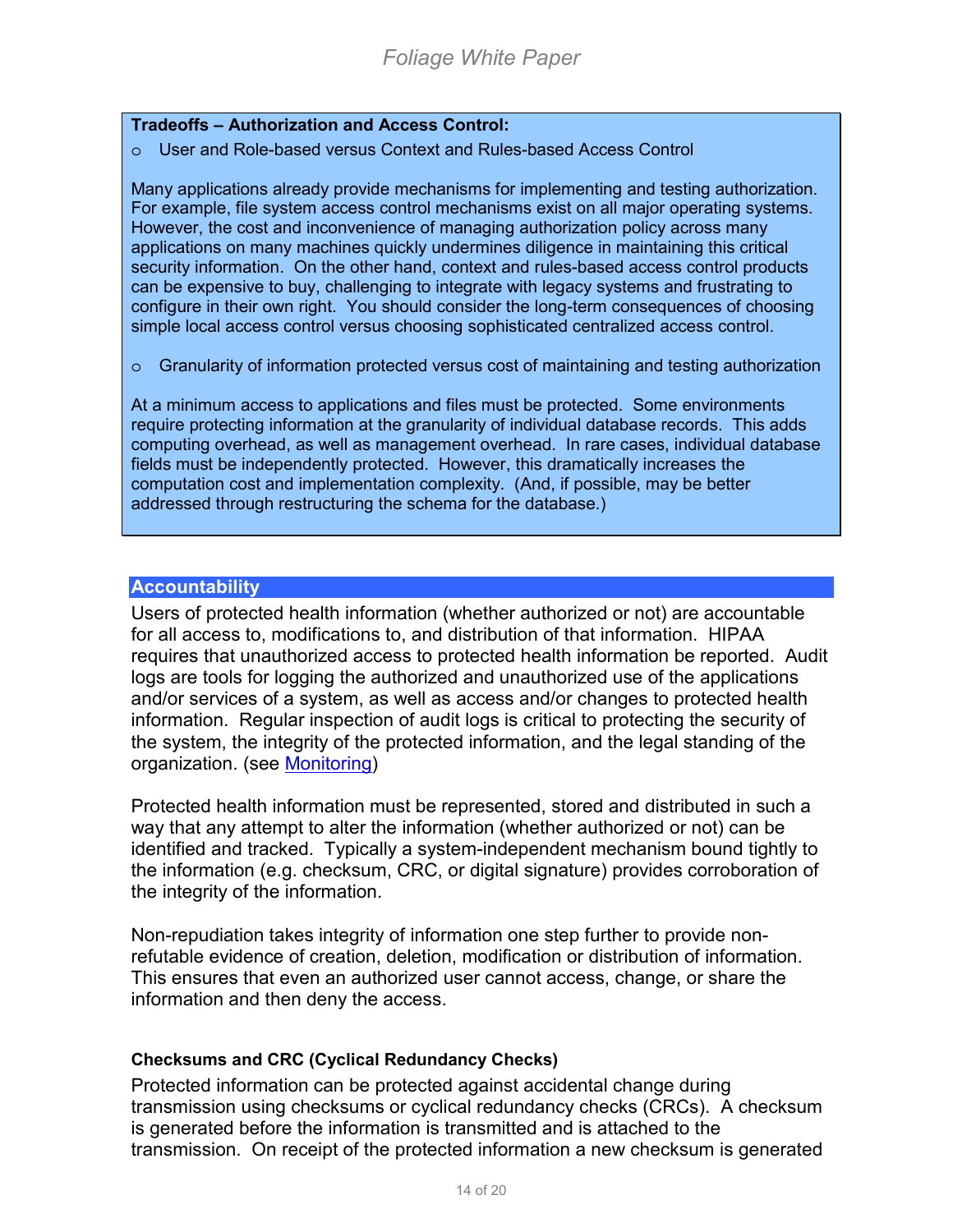and compared to the checksum that was transmitted. If there is a difference between the sender's and the recipient's information checksum, there has been an error in transmission of the information. Checksum algorithms are designed to catch major errors in transmission, but often catch small errors as well.

However, checksums should only be considered for protection against accidental change. Checksums provide only a weak integrity check. First, many different pieces of information can yield the same checksum value. Second, the typical checksum is usually a small value (often on the order of 8 bits). A malicious outsider with knowledge of the checksum or CRC algorithm could intercept the information, alter the contents, and/or re-compute the checksum transparently. The main value of checksums is to detect data corruption.

### **Message Digests**

Another technique for recognizing a change in a piece of protected information is to generate and encrypt a message digest of the information and then attach the resulting MD key to the original information. A message digest is created by running the protected information through a *hash function.* Hash functions take variable length data, and based on the data generate a fixed length (128 or 160 bit) key that is unique to the original data.

If the original information remains unchanged, a regenerated message digest should match the original message digest. If someone tampers with the information, the regenerated message digest will not match the original digest. The original digest can be protected by being digitally signed by the last authorized modifier of the information.

The algorithm used by a message digest makes it extremely unlikely that two different pieces of information will end up with the same MD key. On the other hand, even very slight differences in the format of the information (say a tab substitution for spaces) will generate two different MD's.

#### **Message Authentication/Integrity Codes**

Message authentication codes (MACs), also known as message integrity codes (MICs) are a variation on message digests. However, with MACs, the last authorized modifier's secret key is hashed along with the protected information to create a digest that could only have been created by the owner of the key. MACs need not be digitally signed to assure authenticity, but they are also only verifiable by the owner of the secret key.

#### **Digital Signatures**

A digital signature of protected information is created by generating a message digest of the information and then encrypting the digest with the private key of a public/private encryption key pair. A recipient of the message can verify that the information originated from the purported sender by decrypting the message digest and comparing the original digest with a newly generated digest. This also verifies that the information has not been accidentally or maliciously changed since its last authorized modification.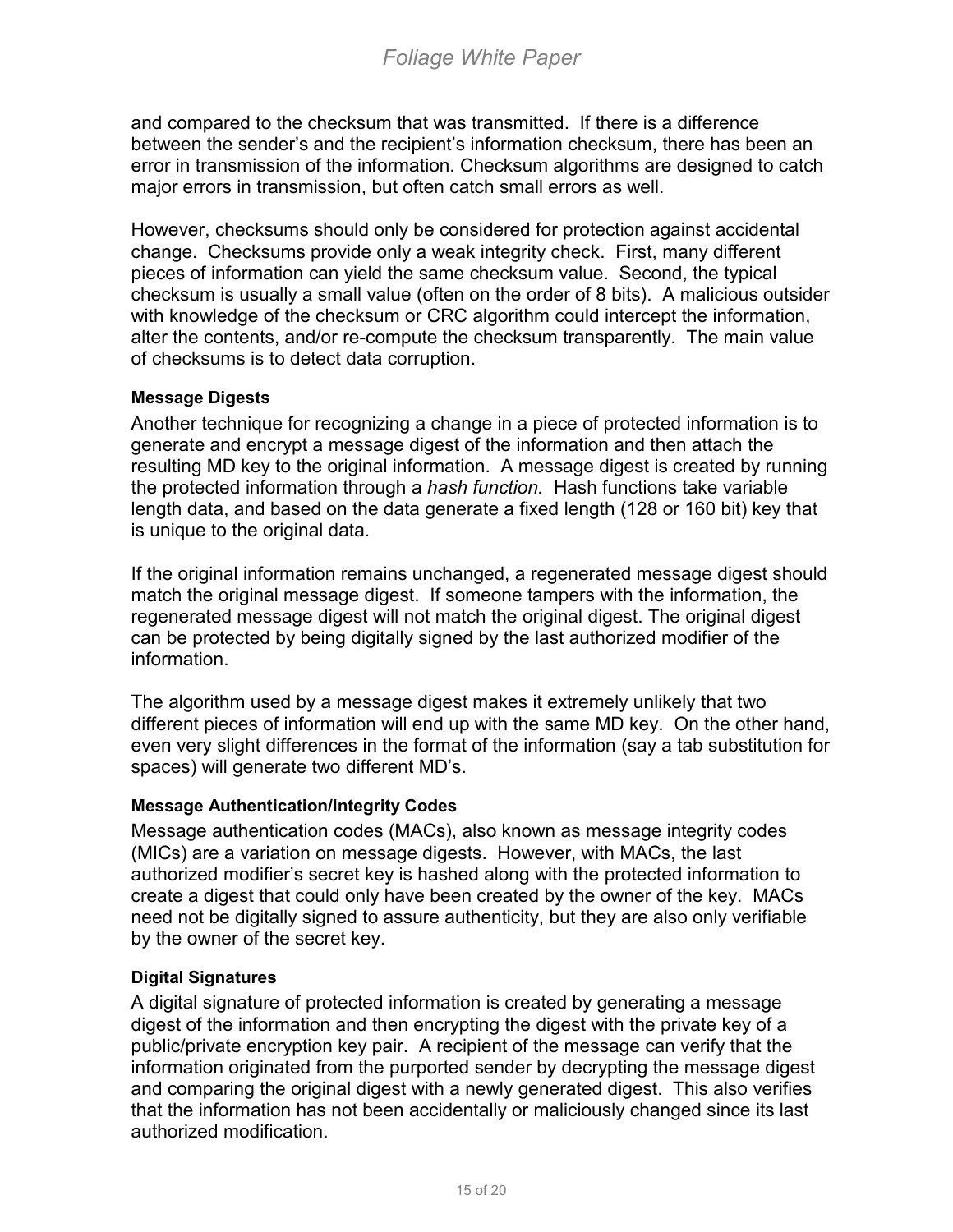### <span id="page-15-0"></span>**Digital Timestamps**

To assure non-repudiation of a change to protected information, it is necessary to include a non-forgeable timestamp with a digital signature. This ensures that in the event a private key is ever compromised (through breach, accident or even intentional publication), the original owner of the key cannot repudiate modifications that occurred before the compromise.

#### **Tradeoffs - Accountability:**

o Do we need to know if it has changed in transit accidentally?

Use CRCs or checksums. They are simple, cost-effective and widely implemented.

o Do we need to know if it has changed in storage?

Use Message Digests. They are simple, cost-effective and more accurate for long-term storage.

o Do I know no one else has changed it?

Use Message Authentication Codes. Since they use secret keys, they are very secure and provide proof to a small number of people that the information has not changed.

o Do we need other people to know who changed it?

Use Digital Signatures. Since they use private/public keys that are secure, while still testable by anyone that needs to know.

o Do we need to prove who changed it when?

HIPAA requires use of Electronic Signatures to enforce non-repudiation on changes to electronic records. HIPAA Electronic Signatures combine Digital Signatures with Digital Timestamps to provide proof that the information has not changed since a specific time at which it was encrypted by a specific person.

#### **Confidentiality**

Data in a secure system, or data being exchanged across secure distributed systems must not be viewable by unauthorized users or systems. Privacy often must extend to privacy of requests to the secure system. Unauthorized users could glean important information about data on the system simply based on "overhearing" a request regarding the data (e.g. "copy fredsmith-hiv-test.doc.\archive").

#### **Confidential Storage**

Confidential information should never be stored in plaintext on a non-secure system. If the physical or electronic security of a system is suspect, confidential information should be stored encrypted using keys that *are not* stored on the non-secure system. Depending on the nature of the information, it may be stored in an encrypted file, stored as a set of message digest records or stored as encrypted fields within a database.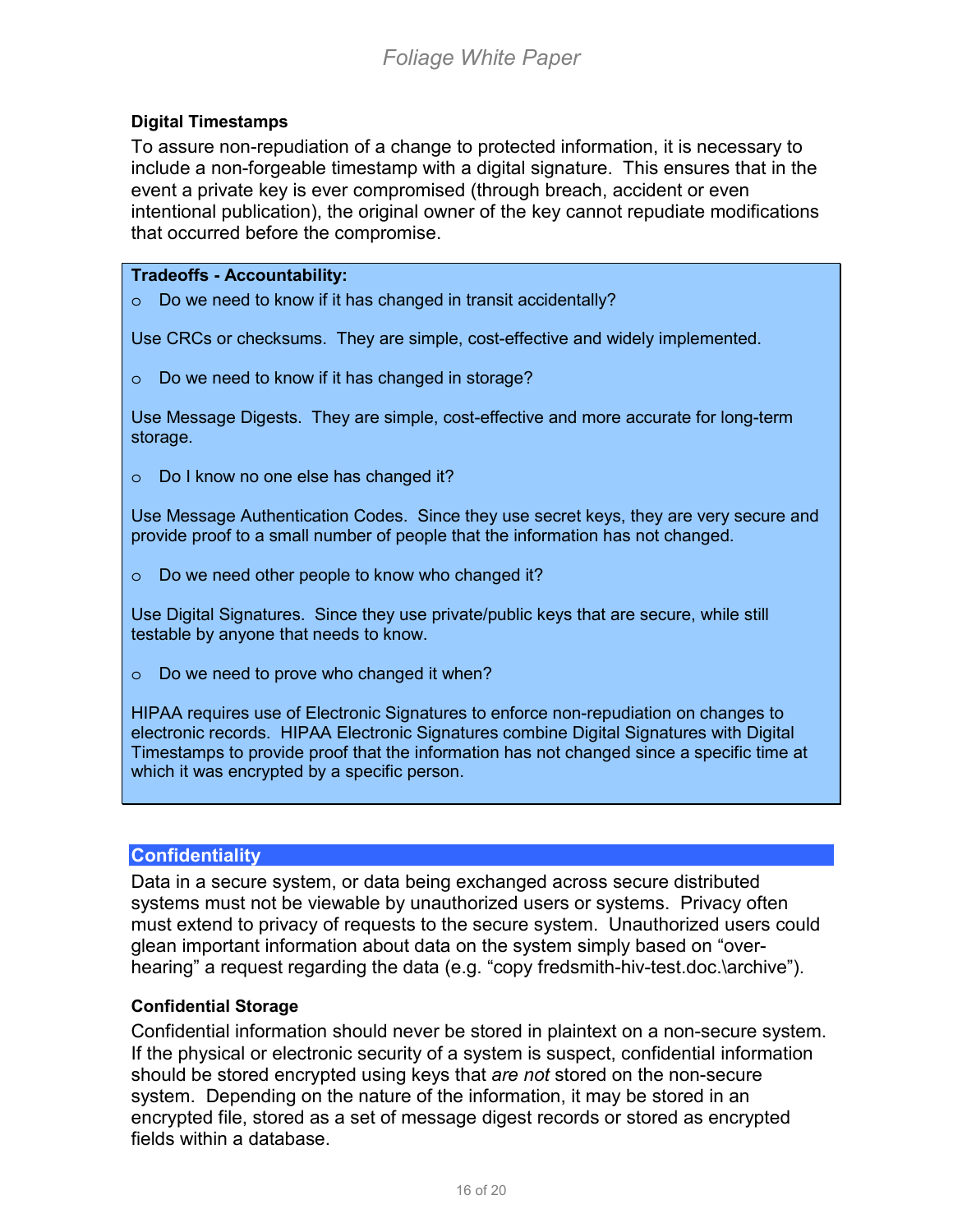**Tip:** A common technique for storing login passwords is to create a file with a set of message digest records, one record per username/password pair. Since the password is not stored, just the digest for it, the original password cannot be derived. Yet, when a user logins in with a valid password, the message digest of the entered password will match the message digest in the password file.

## **Confidential Communications**

Protecting the privacy of data that is being exchanged across a network requires encryption of the data. This encryption can happen at a number of different layers in the communications process:

- 1. Network layer encryption
- 2. Session layer encryption
- 3. Application layer encryption

Network layer encryption is usually implemented between secure network routers based on the IETF IP sec standard. These routers encrypt all (IP payload) traffic sent between themselves and other mutually authenticated routers. If the sending and receiving local area networks (LANs) and associated systems are secure, and the path between them is secure (e.g. configured as a virtual private network using network-level encryption), session-level and application-level encryption is not necessary.

The challenge with network-layer encryption is that information is only encrypted between the edges of the LANs of each organization. The information will be in plaintext within each LAN and on the end-systems of each organization. When you are unsure if the network between end-systems is secure, session-layer encryption can be used to secure the information being exchanged from end-system to endsystem independent of whether the network-layer is encrypted. Session-layer encryption is often implemented using the secure socket layer (SSL) industry standard. SSL is used for secure transactions by web, email, and file transfer applications. SSL supports two different key-lengths – 40 bit and 128 bit. The longer the key, the more difficult it will be to break the encryption. However, support for keys larger than 64-bit (as of 5/24/02) is subject to U.S. government export control. Many companies have secured export licenses for their 128-bit SSL implementations. Care should be used when selecting technology if there is a need to allow access to information from outside the United States.

SSL is being replaced by a developing new IETF standard "Transport Layer Security" (TLS – RFC 2246). TLS is based on SSL, with some enhancements to improve security. Unfortunately, as a result of the enhancements, TLS and SSL are not compatible or interoperable with each other. The industry is still gaining experience implementing TLS, so wide-scale use may yet take some time.

Certain types of highly-confidential information (e.g. encryption keys) should rarely exist in plain-text. For these types of information, the associated application may need to control and exchange the information in continuously encrypted form. If the information is encrypted by the application-layer, it is irrelevant if the session-layer or network-layer encrypts the information.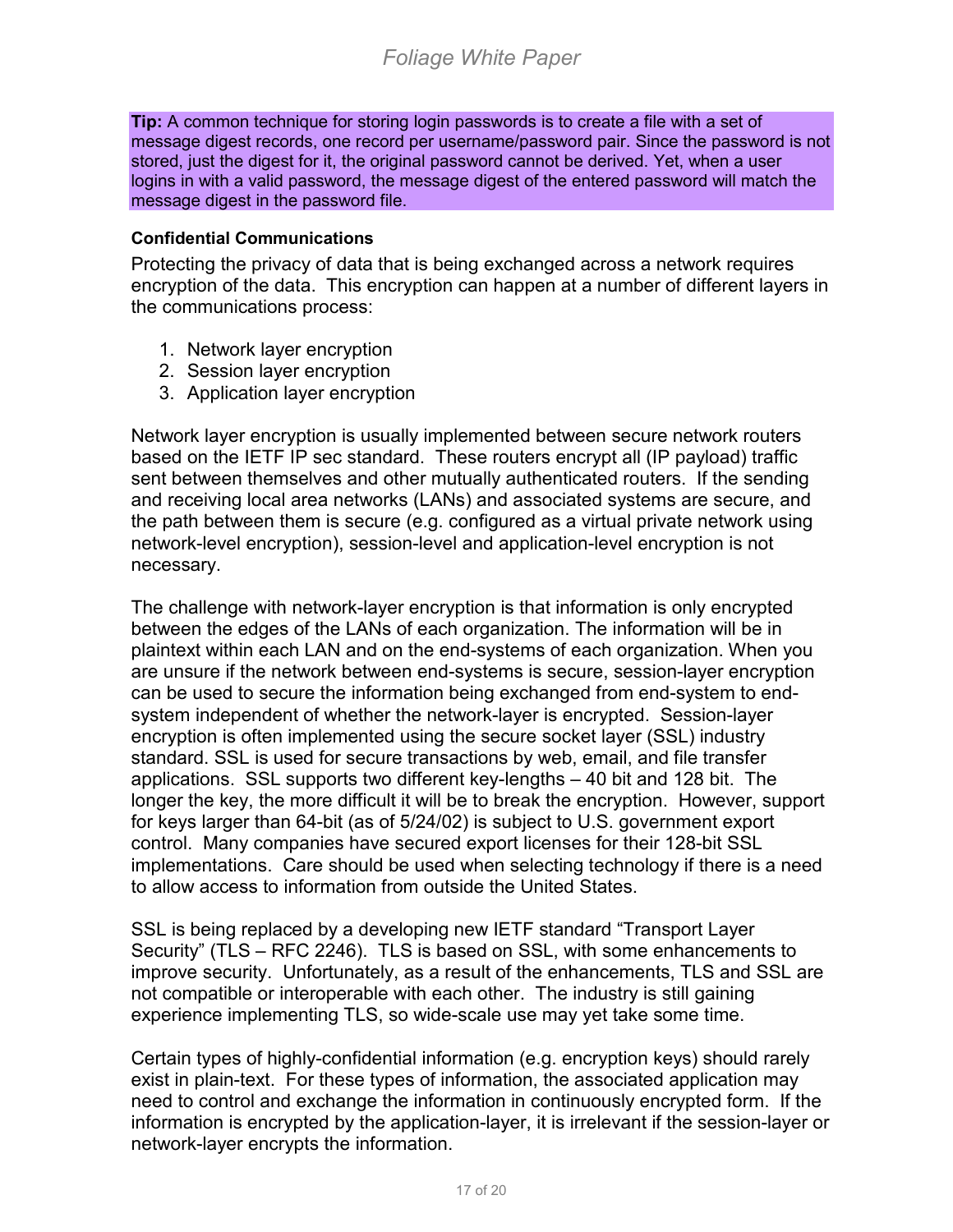## **Session Key-Based Encryption**

The broad use of public key encryption techniques carries with it two challenges:

- 1. public key asymmetric encryption/decryption is slow compared to secret key symmetric encryption/decryption
- 2. the more information exchanged using a public/private key pair, the more opportunity for attack on that pair

A common technique for exchanging large amounts of information between systems is to use public key encryption to securely exchange a temporary secret key to be used for symmetric encryption during this session. The symmetric secret key encryption/decryption will execute faster for the large amounts of information to be exchanged. In addition, once the session is over the key is destroyed limiting the opportunity for someone to break the key.

### **Replay Protection**

Even with strong measures to protect privacy and integrity of information, it is possible for a third party to intercept and record protected information in transit and retransmit it at a later time. If the duplicate transmissions are not detected, logged and discarded, significant health or financial problems can be created. For example, multiple orders for pharmaceutical treatment could result in overdoses or theft; multiple work orders for diagnostic tests could result in over-billing. Replay protection can be implemented using globally unique transaction identifiers.

**Tip:** Resist the urge to use shorter locally unique identifiers. Over the lifetime of the information system, the breadth of systems with which you need to interoperate is certain to grow with the prospect of new conflicts between transaction identifiers.

#### **Data Compression and Encryption**

Data compression is often used to reduce the size of information being exchanged between systems. Data compression algorithms exploit statistical properties in the original information to reduce the encoded size of the information. By their very nature, encryption algorithms destroy the statistical properties that compression algorithms use to reduce the size of the information. So compressing encrypted information will not significantly reduce its size. However, compressing a clear-text copy of the information and then encrypting the results, not only produces a smaller encrypted message, but may also improve the security by reducing redundancy in the pre-encrypted information.

#### **Tradeoffs - Confidentiality:**

o Network versus Transport versus Application layer encryption

If the sending and receiving LAN environments are known to be physically and electronically secure and an encrypted VPN exists between the systems, using the built-in network-layer encryption is transparent and centralizes management of the associated encryption keys. Centralized management of a smaller number of keys increases the likelihood that the keys will be well maintained and well protected. If, however, either LAN is suspect but the endsystems are trusted, use SSL/TLS transport-layer encryption to protect the information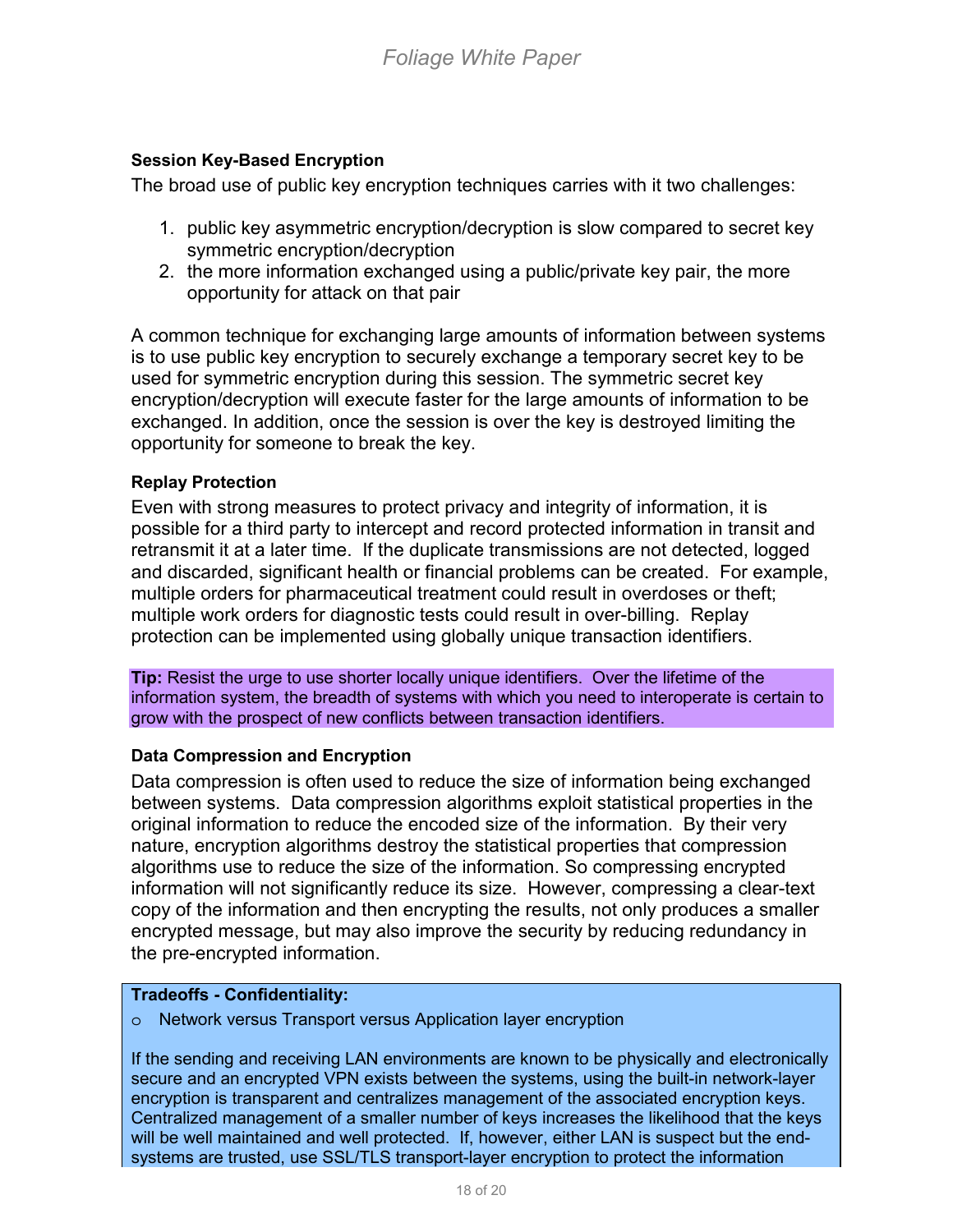<span id="page-18-0"></span>exchanged. The application will need to know how to pass information through the appropriate API or protocol, and the user will need to have the appropriate Digital Certificates installed with the application. This increases the wire line security of the encrypted information, but also increases the risk of breach through potential attacks on the certificates and through the use of third party certificate authorities.

## **Monitoring**

Each of the security mechanisms used to protect sensitive systems and information has the potential of being breached by a clever attacker. To maintain the security and integrity of the protected information, vigilance is required, not only in selection of technology and implementation of policies, but also in monitoring the systems to identify attempted breaches, suspicious access trends, and track compliance with specified policies and procedures. Monitoring includes:

- o Audit Logs
- o Trend Analysis
- o Alarms
- o Event Reporting
- o Cyberforensics

## **Audit Logs**

Each attempt to create, access, modify, transfer, or delete protected information must be tracked and recorded. This is called an audit trail or audit log. Audit logs must be reviewed on a regular basis, either manually or through an automated rulesbased analysis system.

## **Trend Analysis**

Often questionable attempts to access or modify information occurs across a set of related protected information. One failed attempt on one piece of information could be overlooked as a slip of the mouse. However, multiple attempts to gain access to the same set of information should trigger an alarm.

#### **Alarms**

Alarms are notifications of an unusual event or attempt to breach the security of the protected system. The alarms and alarm system need to be protected themselves to ensure that the functionality and information in the alarm system are not compromised to hide attempts to breach the system.

## **Event Reporting**

When a protected health system or protected health information is compromised, federal and state laws require that the event be formally reported.

#### **Cyberforensics**

Finally, if an attempt to breach the security of the system is recognized, cyberforensic tools should be used to identify the attacker and close the security weakness being exploited.